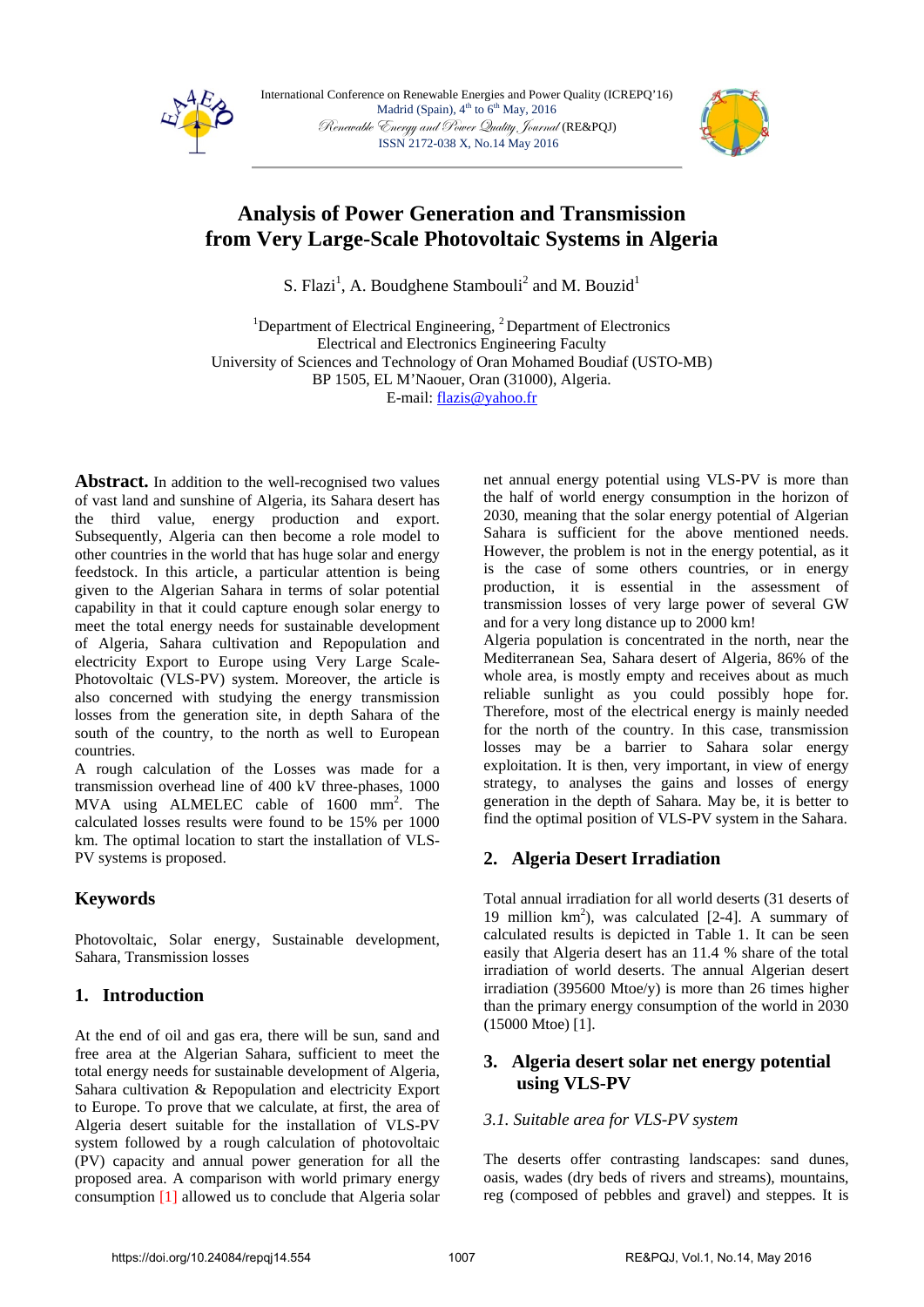impossible to use the total area of the deserts for VLS-PV system; the suitable area for this kind of systems is the regs and the steppes only. Table 2 shows a rough calculation of the different areas of Algeria desert; it can be seen that the suitable area for VLS-PV is about 1 200000 km<sup>2</sup>.

#### *3.2. The range of VLS-PV system*

The size of a Very Large Scale- Photovoltaic system may range from 10 MW to 1 or several GW, consisting of one plant, or an aggregation of plural units [5]. Figure 1 shows a conceptual image of a one GW system [5,6 ], it occupied  $30 \text{ km}^2$  (15 km x 2 km) of land, taking into account, PV collectors, buffer plant, roods and transmission lines.

#### *3.3. PV capacity and annual power generation*

Table 3 shows a rough calculation of PV capacity and annual power generation for all the suitable area of Algeria desert using VLS-PV based on a conceptual image of a one GW system of figure 1. A comparison with world primary energy consumption [1] allowed us to conclude that Algeria solar net annual energy potential using VLS-PV without buffer plants (8100 Mtoe) is more than the half of world consumption in 2030 (15000 Mtoe).

Table 1: Algeria desert irradiation compared to world energies

| <b>WORLD REGION</b><br><b>DESERTS</b>             | Area<br>(km <sup>2</sup> ) | Annual irradiation<br>(kWh/m <sup>2</sup> ) | <b>Total annual</b><br>irradiation (PWh) | <b>Total annual</b><br>irradiation (Mtoe) | Share of total annual<br>irradiation $(\% )$ |
|---------------------------------------------------|----------------------------|---------------------------------------------|------------------------------------------|-------------------------------------------|----------------------------------------------|
| <b>TOTAL WORLD</b><br><b>DESERTS</b> (31 deserts) | 18 978 143                 | 2 1 3 6                                     | 40 537                                   | 3486218                                   | 100                                          |
| <b>North Africa (NA)</b>                          | 8 600 000                  | <b>2300</b>                                 | 19 780                                   | 1701 080                                  | 49                                           |
| Middle East (ME)                                  | 3 052 400                  | 2137                                        | 6 5 24                                   | 561 052                                   | 16                                           |
| <b>Algerie</b>                                    | 2 000 000                  | <b>2300</b>                                 | 4600                                     | 395 600                                   | 11,4                                         |

Table 2: different areas of Algeria desert

| <b>Total area</b>  | Sand dune area         | Oasis area         | Mountain area          | <b>Reg and Steppe</b> |
|--------------------|------------------------|--------------------|------------------------|-----------------------|
| (km <sup>2</sup> ) | (km <sup>2</sup> ) 20% | (km <sup>2</sup> ) | (km <sup>2</sup> ) 18% | area $(km2)$          |
| 2 000 000          | 400 000                | 40 000             | 360 000                | <b>200 000</b>        |



Fig 1. A conceptual image of a one GW [5,6]

| Table 3: PV capacity and Annual energy generation |
|---------------------------------------------------|
| for all the Suitable Deserts area of Algeria      |

| <b>PV Capacity and Energy</b><br>generation using VLS-PV<br>system | PV<br>capacity<br>(TW) | Annual<br>generation<br>(PWh) | Annual<br>generation<br>(Mtoe) | Annual<br>generation to<br>gross annual<br>irradiation % |  |
|--------------------------------------------------------------------|------------------------|-------------------------------|--------------------------------|----------------------------------------------------------|--|
| Without buffer plant                                               | 60                     | 95                            | 8 1 0 0                        | 2,1                                                      |  |
| With buffer plant                                                  | 40                     | 63                            | 5500                           | 1,4                                                      |  |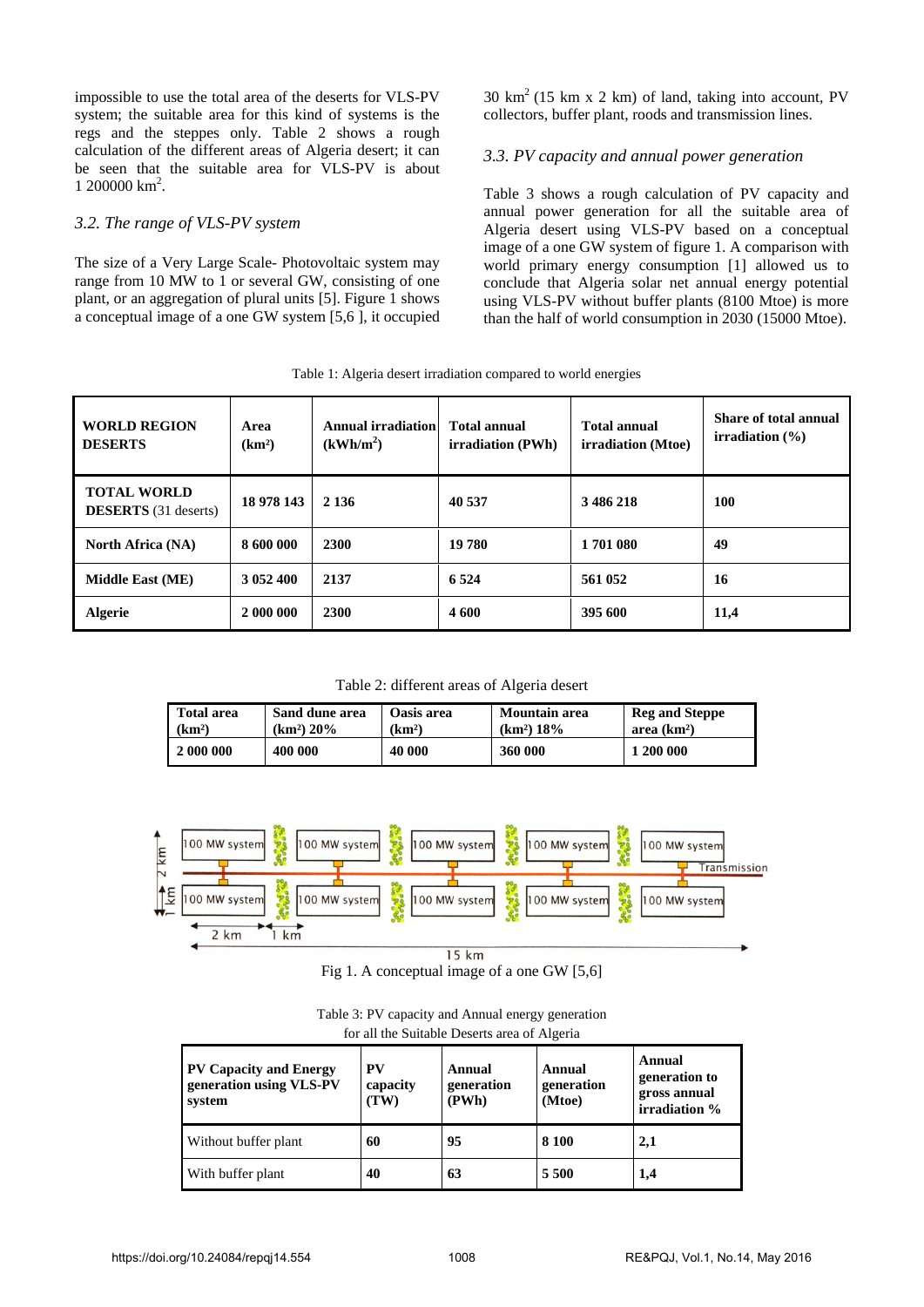

Fig 2. Population density of Algeria



As show in Figure 2, the population density of Algeria [7]; is mainly concentrated in the north, near the Mediterranean sea, while in the Sahara, with 86% of Algeria's land, the density is very small and solar feedstock highest, as presented on figure 3 [8]. The importance of access to clean energy from the south, having free land and huge energy potential cannot be overstated. In this case transmission losses may be a barrier to Sahara solar energy exploitation.



Figure 3: In the left of the figure: Annual average of global irradiation received on a horizontal surface. In the right of the figure: Distance from the sea.

A rough calculation of the losses was made for a transmission overhead line of 400 kV three-phases, 1000 MVA using ALMELEC cable of 1600 mm<sup>2</sup>. The calculated losses rate were 15% per 1000 km. Table 4 shows the decrease in energy according to the transmission distance. The red numbers are the irradiation to the different distances from the sea, and the blacks ones are the calculated values at arrival to different distance. For a distance from the sea equal to 1800 km the naturel irradiation is 7100 Wh/m2/day, after 400 km it become 6674 Wh/m2/day, at 1000 km from the sea it become 6248 Wh/m2/day and at 100 km from the sea it becomes 5290Wh/m2/day.

|                | Annual average of<br>global irradiation<br>(Wh/m2/d) | Distance from<br>the sea $(km)$ | Losses for three-phase 400 kV, 1000 MVA,<br>Almelec cable of 1600 mm2.<br>Losses = $15%$ per 1000 km. |      |      |      |      |      |
|----------------|------------------------------------------------------|---------------------------------|-------------------------------------------------------------------------------------------------------|------|------|------|------|------|
|                | 5100                                                 | 100                             | 5290                                                                                                  | 5394 | 5450 | 5458 | 5335 | 5100 |
| $\overline{2}$ | 5500                                                 | 300                             | 5503                                                                                                  | 5595 | 5639 | 5635 | 5500 |      |
| 3              | 5900                                                 | 600                             | 5822                                                                                                  | 5896 | 5922 | 5900 |      |      |
| $\overline{4}$ | 6300                                                 | 1000                            | 6248                                                                                                  | 6298 | 6300 |      |      |      |
| 5              | 6700                                                 | 1400                            | 6674                                                                                                  | 6700 |      |      |      |      |
| 6              | 7100                                                 | 1800                            | 7100                                                                                                  |      |      |      |      |      |

Table 4 the decrease in energy according to the transmission distance

## **5. Discussion and conclusion**

The calculation results of Table 4 show that the gain in the production of electrical energy using VLS-PV systems in the depth of Sahara, will be lost in the transmission lines from Sahara south to the north. In this case, the investment in the construction of transmission lines will be lost completely.

The optimal location to start the installation of VLS-PV systems is in the north of the Sahara, in the orange area,

having an energy ranging between 5.3 and 5.7  $kWh/m<sup>2</sup>$ . After that we can extend toward the south gradually, waiting may be for the introduction of superconducting cables in the energy transport means! This created and proposed energy system dynamics model, in Algeria's Sahara, can be implemented in other countries, such as the ones of the Maghreb region, and the results can be compared with the current work performed in Algeria.